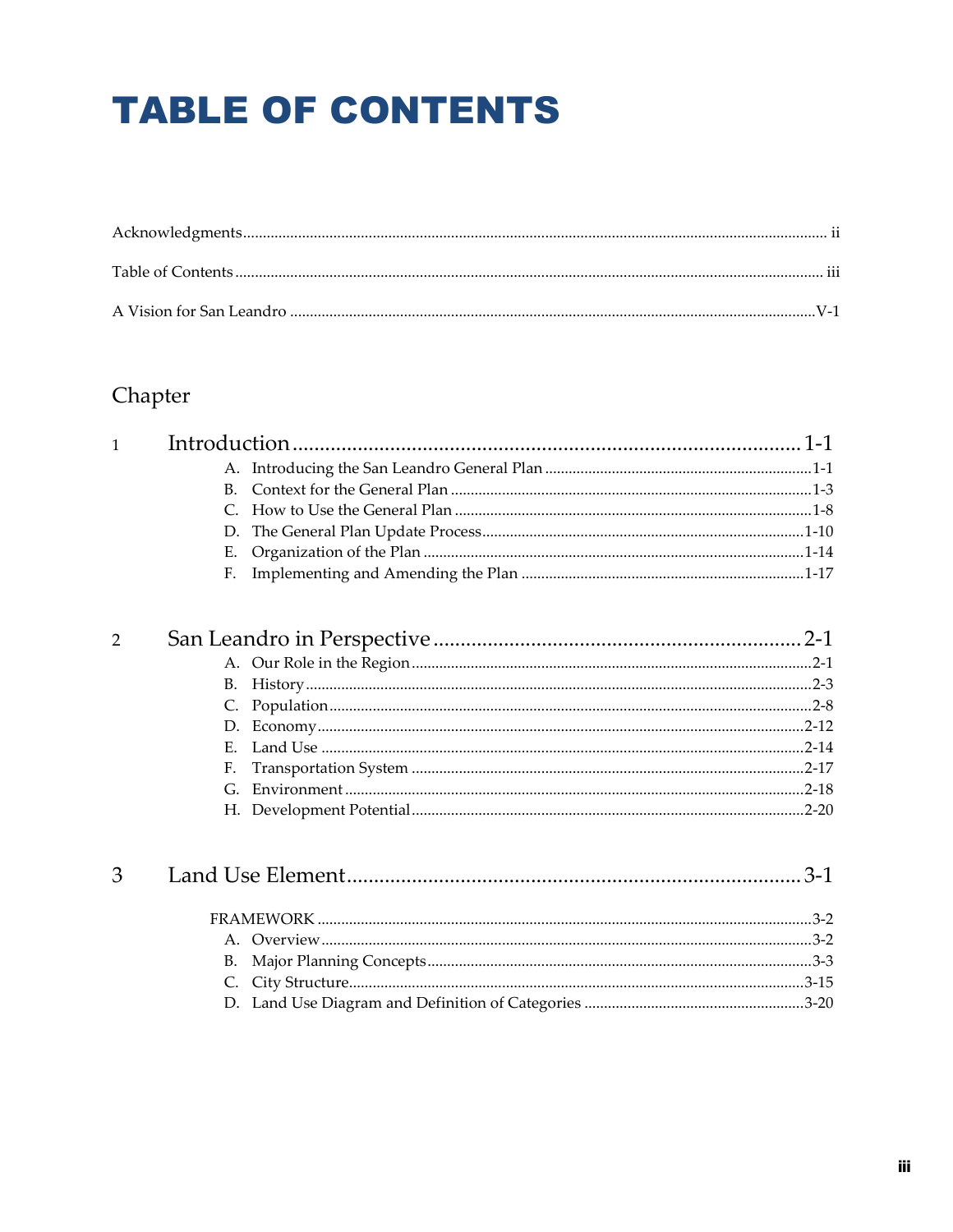| В. |                               |        |
|----|-------------------------------|--------|
| C. |                               |        |
|    |                               |        |
|    |                               |        |
|    |                               |        |
|    |                               |        |
|    |                               |        |
|    |                               |        |
|    |                               |        |
|    |                               |        |
| В. |                               |        |
| C. |                               |        |
| D. |                               |        |
|    |                               |        |
|    |                               |        |
|    |                               |        |
|    |                               |        |
|    |                               |        |
|    |                               |        |
|    |                               |        |
|    |                               |        |
| B. |                               |        |
| C. |                               |        |
| D. |                               |        |
| Е. |                               |        |
| F. |                               |        |
| G. |                               |        |
|    |                               |        |
|    | <b>BEYOND THE CITY LIMITS</b> | 3-141. |
|    |                               |        |
| В. |                               |        |
| C. |                               |        |
| D. |                               |        |
| Ε. |                               |        |
|    |                               |        |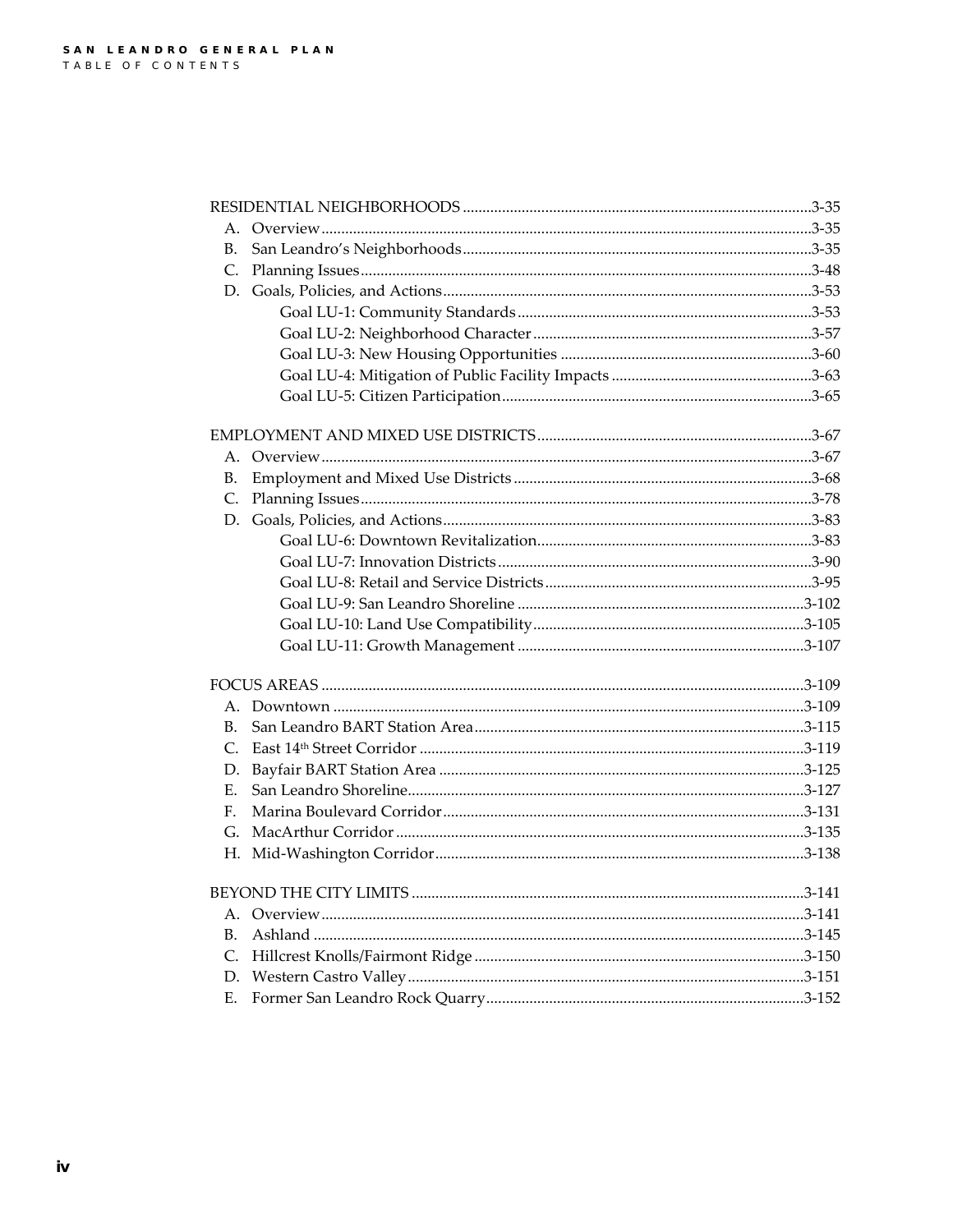| 4 |    |  |
|---|----|--|
|   |    |  |
|   | В. |  |
|   | C. |  |
|   | D. |  |
|   | Е. |  |
|   | F. |  |
|   |    |  |
|   |    |  |
|   |    |  |
|   |    |  |
|   |    |  |
|   |    |  |
|   |    |  |
|   |    |  |
|   |    |  |
|   |    |  |

| 5 |  |
|---|--|
|   |  |
|   |  |
|   |  |
|   |  |
|   |  |
|   |  |
|   |  |
|   |  |
|   |  |
|   |  |
|   |  |

| 6 |  |  |
|---|--|--|
|   |  |  |
|   |  |  |
|   |  |  |
|   |  |  |
|   |  |  |
|   |  |  |
|   |  |  |
|   |  |  |
|   |  |  |
|   |  |  |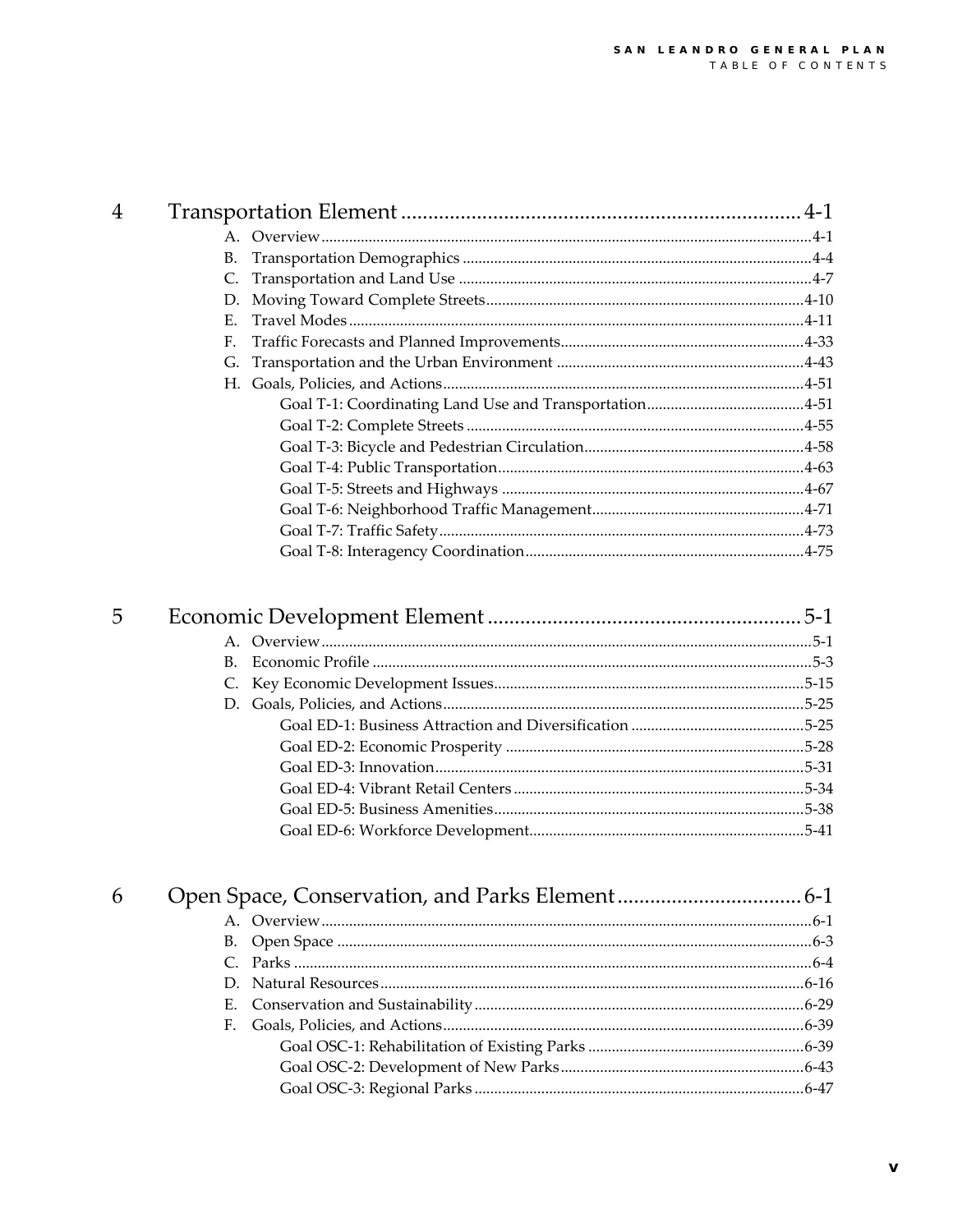$\boldsymbol{7}$ 

| Goal OSC-7: Resource Conservation and Greenhouse Gas Reduction 6-57 |  |
|---------------------------------------------------------------------|--|
|                                                                     |  |

| D. |  |
|----|--|
| Е. |  |
| F. |  |
|    |  |
|    |  |
|    |  |
|    |  |
|    |  |
|    |  |
|    |  |
|    |  |
|    |  |

# $\boldsymbol{8}$

|             | Historic Preservation and Community Design Element 8-1 |  |
|-------------|--------------------------------------------------------|--|
|             |                                                        |  |
| $B_{\cdot}$ |                                                        |  |
|             |                                                        |  |
|             |                                                        |  |
|             |                                                        |  |
|             |                                                        |  |
|             |                                                        |  |
|             |                                                        |  |
|             |                                                        |  |
|             |                                                        |  |
|             |                                                        |  |
|             |                                                        |  |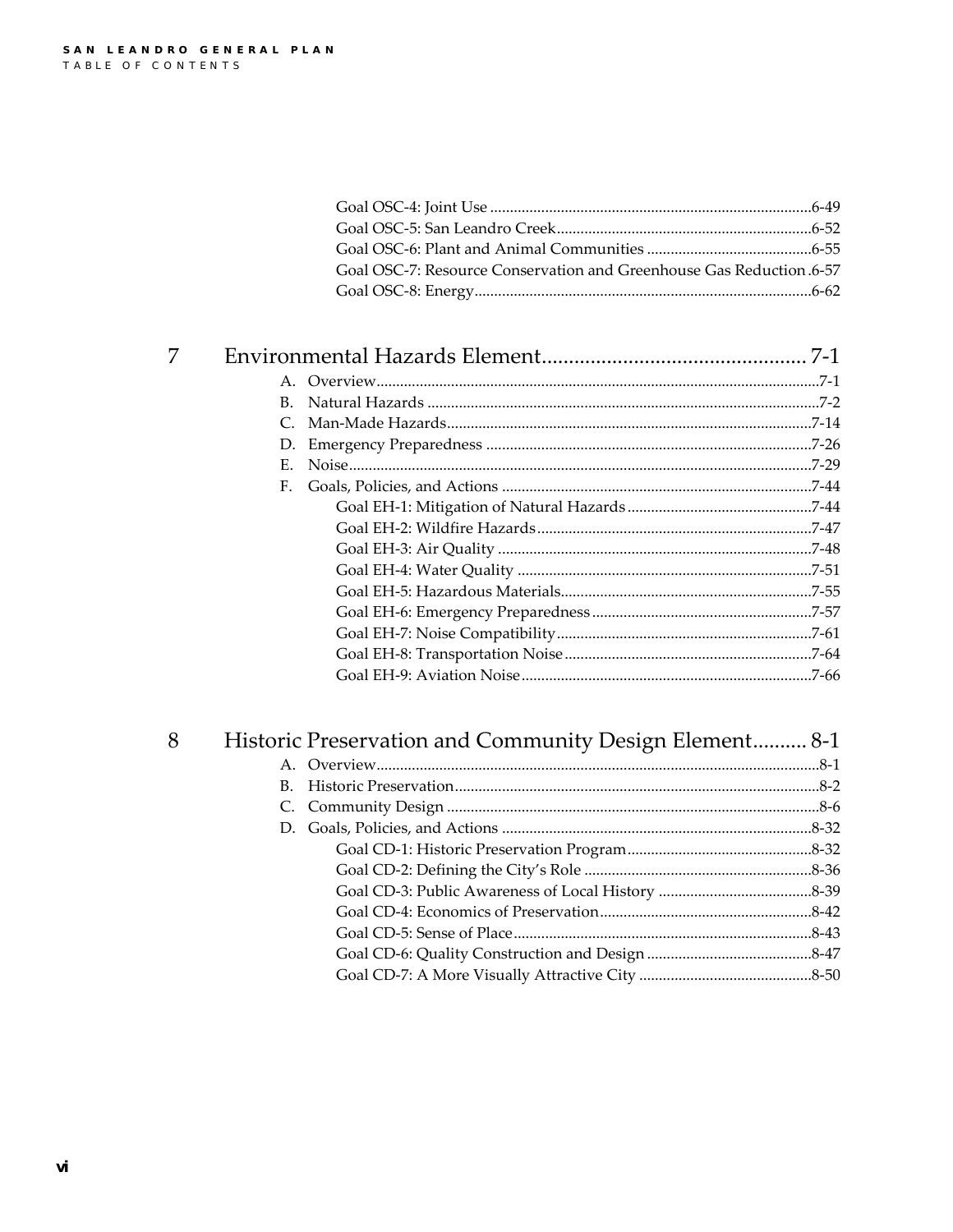| 9  |                                                                                                                            |      |
|----|----------------------------------------------------------------------------------------------------------------------------|------|
|    |                                                                                                                            |      |
|    | <b>B.</b>                                                                                                                  |      |
|    | C.                                                                                                                         |      |
|    | D.                                                                                                                         |      |
|    | Е.                                                                                                                         |      |
|    | F.                                                                                                                         |      |
|    | G.                                                                                                                         |      |
|    |                                                                                                                            |      |
|    |                                                                                                                            |      |
|    |                                                                                                                            |      |
|    |                                                                                                                            |      |
|    |                                                                                                                            |      |
|    |                                                                                                                            |      |
| 10 |                                                                                                                            |      |
|    | (note: the Housing Element is a separate document. Chapter 10 explains its purpose and<br>provides a link to the document) |      |
| 11 | Implamentation                                                                                                             | 11 1 |

## Appendices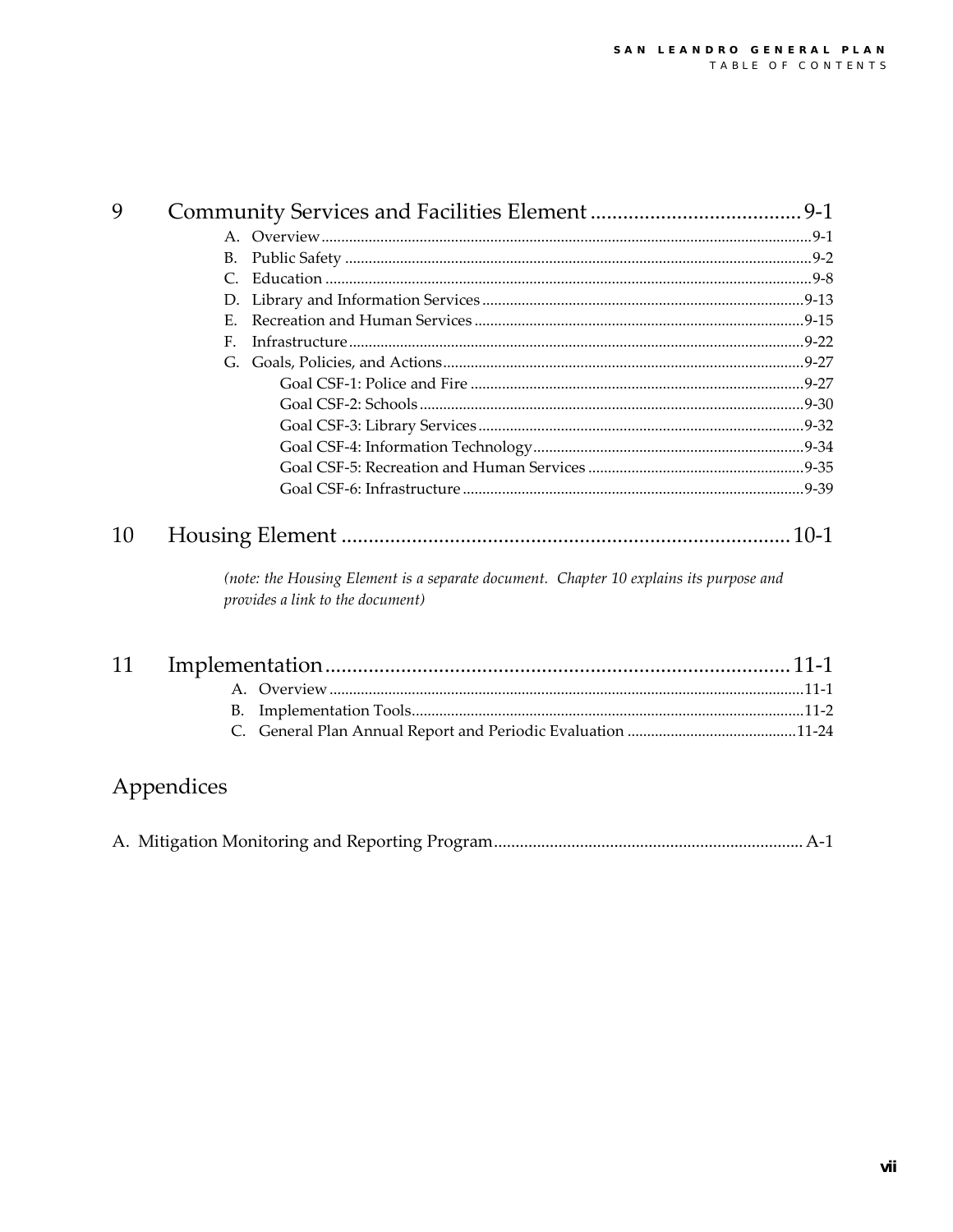#### **List of Figures**

| $1-1$   |  |
|---------|--|
| $2 - 1$ |  |
| $2 - 2$ |  |
| $3-1$   |  |
| $3-2$   |  |
| $3-3$   |  |
| $3-4$   |  |
| $3-5$   |  |
| $3-6$   |  |
| $3 - 7$ |  |
| $3-8$   |  |
| $4 - 1$ |  |
| $4 - 2$ |  |
| $4 - 3$ |  |
| $4 - 4$ |  |
| $6-1$   |  |
| $6 - 2$ |  |
| $6 - 3$ |  |
| $7-1$   |  |
| $7 - 2$ |  |
| $7-3$   |  |
| 7-4     |  |
| $7-5$   |  |
| $7-6$   |  |
| $8-1$   |  |
| $8-2$   |  |
| $9-1$   |  |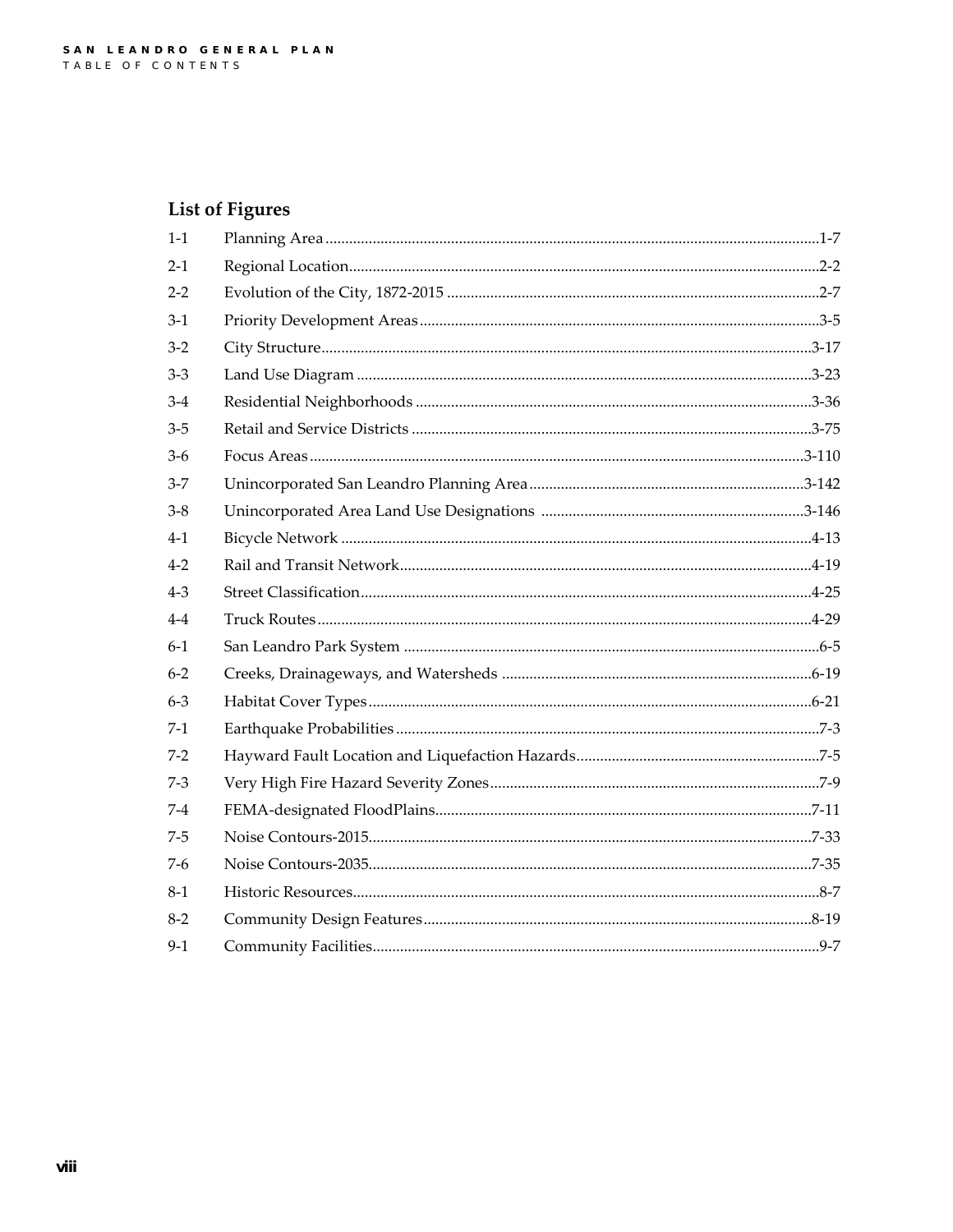#### **List of Charts**

| $1 - 1$ | Correspondence Between State-Mandated Elements and San Leandro Elements1-14  |  |
|---------|------------------------------------------------------------------------------|--|
| $2 - 1$ |                                                                              |  |
| $2 - 2$ |                                                                              |  |
| $2 - 3$ |                                                                              |  |
| $2 - 4$ |                                                                              |  |
| $2 - 5$ |                                                                              |  |
| $4 - 1$ | Means of Transportation to Work for Employed San Leandro Residents4-5        |  |
| $4 - 2$ |                                                                              |  |
| $5-1$   |                                                                              |  |
| $5 - 2$ | Sales Tax Per Capita in San Leandro, Alameda County, and California 5-12     |  |
| $5-3$   |                                                                              |  |
| $5-4$   | Educational Attainment in San Leandro, Alameda County, and the Bay Area 5-24 |  |
| $7-1$   |                                                                              |  |
| $7-2$   |                                                                              |  |
| $9-1$   |                                                                              |  |
| $9 - 2$ |                                                                              |  |

#### **List of Tables**

| $2 - 1$ |                                                                                   |  |
|---------|-----------------------------------------------------------------------------------|--|
| $3-1$   |                                                                                   |  |
| $3-2$   |                                                                                   |  |
| $4-1$   |                                                                                   |  |
| $4 - 2$ |                                                                                   |  |
| $4 - 3$ |                                                                                   |  |
| $4-4$   |                                                                                   |  |
| $6-1$   |                                                                                   |  |
| $8-1$   |                                                                                   |  |
| $11-1$  | San Leandro General Plan Actions Requiring Coordination with Other Agencies 11-19 |  |